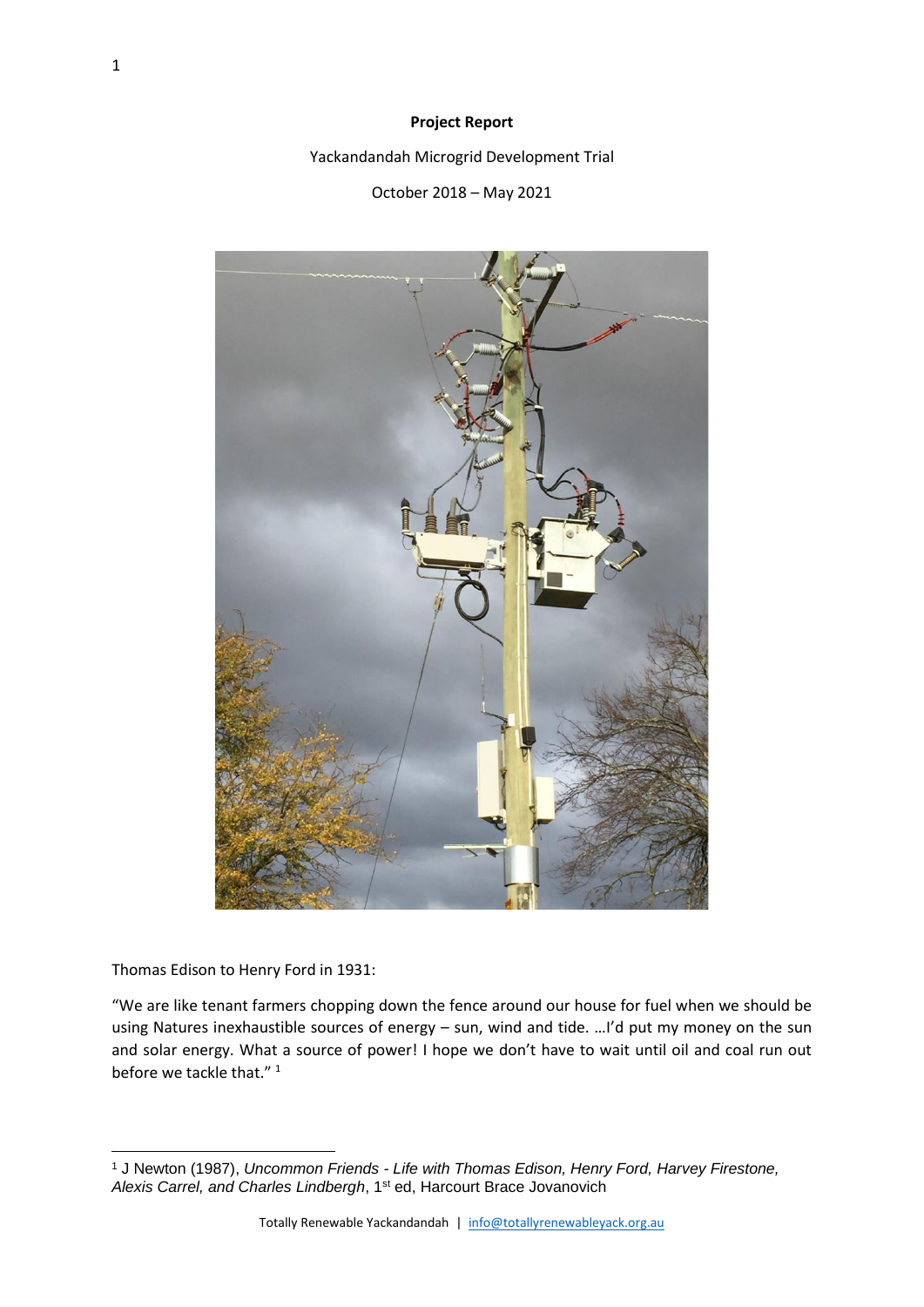## Acknowledgements

A special note of thanks to the participating residents of Yackandandah who invested in this program and withstood the testing and interruptions that resulted. This was made possible due to the State Government funding program, Microgrid Development Initiative.

Energy services specialist, Mondo, provided the needed hardware and software, project management and microgrid vision. And not forgetting the focused contributions of local installer partner, Solar Integrity.

# Introduction

This document provides a snapshot of microgrid research works done in the northeast Victorian town of Yackandandah, with funding provided by the Department of Environment, Water, Land and Planning between October 2018 and May 2021.<sup>2</sup>

There is a broad and enduring question facing the energy sector in Australia, <sup>3</sup> and for our community energy group, Totally Renewable Yackandandah (TRY). Just how can we use innovative, smart and efficient management of renewable energy and electricity storage to adapt the electricity system to be more focused on an affordable, cleaner, more localised and resilient supply?

People in Yackandandah and across Australia are tackling this question in a myriad of ways, but TRY has adopted a target of transitioning to 100% renewable energy by the year 2022, and doing so by helping people use less power, and then generating, storing and using power at a local level. In this way, we seek to reduce the risks of the worst effects of climate change, save people money, and create a more resilient local supply.

This report examines efforts by TRY to resolve specific challenges in the electricity network and to do so in a way that directly benefits both the end user, and the chain of entities with responsibility to deliver safe electricity and move to a lower carbon future.

Specifically, this report considers five key questions:

- 1. Why complete a microgrid trial?
- 2. What did the microgrid trial do?
- 3. What was the participant experience?
- 4. What was learnt through the trial?
- 5. What do we do next?

The microgrid trial conducted in Yackandandah considers pathways to improve a particular type of electricity network – a 'single wire earth return' (SWER) which is common in rural and end-of-grid locations across Australia. A SWER uses a single conductor to connect properties to the network and completes a circuit through an earth connection.<sup>4</sup>



*Solar Panels now appear on the roof tops of nearly 60% of buildings in Yackandandah. Photo Credit – Solar Integrity*

## Why complete a microgrid trial?

Totally Renewable Yackandandah have identified microgrids as an important factor to reach 100% renewable energy. In our context, a microgrid is described as a group of

<sup>2</sup> DELWP (Website May 2021)

[https://www.energy.vic.gov.au/\\_\\_data/assets/pdf](https://www.energy.vic.gov.au/__data/assets/pdf_file/0026/441566/Microgrids_Factsheet.pdf) [\\_file/0026/441566/Microgrids\\_Factsheet.pdf](https://www.energy.vic.gov.au/__data/assets/pdf_file/0026/441566/Microgrids_Factsheet.pdf) <sup>3</sup> AEMO (Website May 2021) Integrated Systems Plan[. https://aemo.com.au/en/energy-](https://aemo.com.au/en/energy-systems/major-publications/integrated-system-plan-isp)

[systems/major-publications/integrated-system](https://aemo.com.au/en/energy-systems/major-publications/integrated-system-plan-isp)[plan-isp](https://aemo.com.au/en/energy-systems/major-publications/integrated-system-plan-isp) <sup>4</sup> ENA (Website May 2021) [https://www.energynetworks.com.au/assets/uplo](https://www.energynetworks.com.au/assets/uploads/ENA-Customer-Guide-to-Electricity-Supply1.pdf) [ads/ENA-Customer-Guide-to-Electricity-](https://www.energynetworks.com.au/assets/uploads/ENA-Customer-Guide-to-Electricity-Supply1.pdf)[Supply1.pdf](https://www.energynetworks.com.au/assets/uploads/ENA-Customer-Guide-to-Electricity-Supply1.pdf)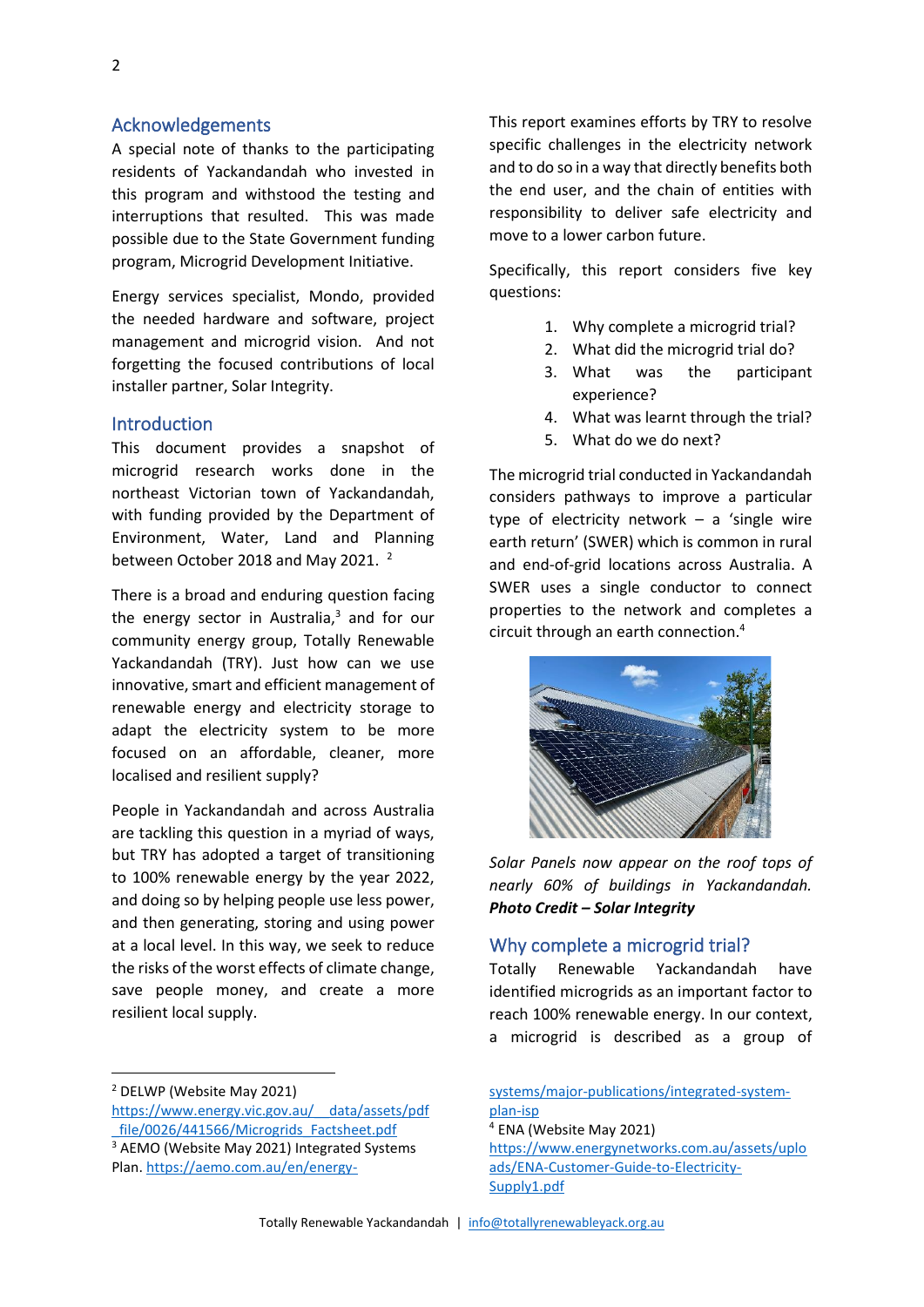properties cooperating with energy usage, renewable generation, storage and orchestrated management of electricity in a defined geographic location. The ability for a group of properties to operate during mains grid supply outages, or 'islandability,' is also an important performance measure. Islanding capability is a crucial consideration to achieve robust electricity supplies in future emergency events and unplanned outages, though a function currently unusual in the Australian National Energy Market.<sup>5</sup> Recently, using a network-scale battery (500kW/1MWh) Distribution Network Service Provider (DNSP), AusNet Services are now able to island the remote Victorian seaside town of Mallacoota, representing a very positive outcome for that fire-affected community.<sup>6</sup> This represents an important step change in achieving a locally resilient service.

Yackandandah had already trialled two microgrids, one starting in 2017 supported by Mondo, the second in 2018 funded by ARENA, via the University of Technology, Sydney. Both these programs focused on groups of houses bound by a single 'feeder' transformer. Though SWER lines are both common and a highly successful way of connecting isolated properties to the National Energy Market, they are challenging to adapt modern electricity supply demands and to accommodate increasing penetrations of renewable energy. Microgrid capabilities represent an important opportunity to improve the performance of SWERs by more successfully adjusting property demand (best done with loads that can be time shifted without consequence to user, eg hot water), orchestrating export from the property and considered discharge of battery charge to achieve strong outcomes for the property owner and the network.

Yackandandah's third microgrid, and the focus of this report, examines how SWER line performance can be improved with coordinated management of:

- Solar exports to the grid to manage voltage spikes, due to too much power being generated for the property to use,
- Strategic release of power from the battery to reduce the peak demand on the SWER,
- Reduced overnight hot water heating load by shifting to efficient hot water production using CO2 heat pumps – typically timed to come on during solar generation hours.

Success with these outcomes can inform future planning of the electricity supply, and therefore affect costs for all electricity users. If we can get existing network assets to perform in a new way, it both improves the quality of electricity supply for users and avoids the need for costly network upgrades – in effect working smarter rather than bigger.

> *Microgrids in effect work smarter rather than bigger*

### What did the microgrid trial do?

The microgrid was focused on a single SWER line in Yackandandah with 32 metered households. The hardware to allow the establishment and operation of the trial are:

## **Nine subsidised batteries with appropriately sized solar systems including**

- Batteries LG Chem Resu or BYD,
- Selectronic SP Pro off-grid battery Inverter,
- Fronius Primo solar inverter,
- Panel types resident choice ,

<sup>5</sup> Australian Energy Market Operator Website (June 2021) [https://aemo.com.au/en/energy](https://aemo.com.au/en/energy-systems/electricity/national-electricity-market-nem/about-the-national-electricity-market-nem)[systems/electricity/national-electricity-market](https://aemo.com.au/en/energy-systems/electricity/national-electricity-market-nem/about-the-national-electricity-market-nem)[nem/about-the-national-electricity-market-nem](https://aemo.com.au/en/energy-systems/electricity/national-electricity-market-nem/about-the-national-electricity-market-nem)

<sup>6</sup> AusNet Services (June 2021)

[https://www.ausnetservices.com.au/en/About/Ne](https://www.ausnetservices.com.au/en/About/News-Room/News-Room-2021/Mallacoota-power-supply-strengthened-as-AusNet-installs-Gippslands-first-community-battery) [ws-Room/News-Room-2021/Mallacoota-power](https://www.ausnetservices.com.au/en/About/News-Room/News-Room-2021/Mallacoota-power-supply-strengthened-as-AusNet-installs-Gippslands-first-community-battery)[supply-strengthened-as-AusNet-installs-](https://www.ausnetservices.com.au/en/About/News-Room/News-Room-2021/Mallacoota-power-supply-strengthened-as-AusNet-installs-Gippslands-first-community-battery)[Gippslands-first-community-battery](https://www.ausnetservices.com.au/en/About/News-Room/News-Room-2021/Mallacoota-power-supply-strengthened-as-AusNet-installs-Gippslands-first-community-battery)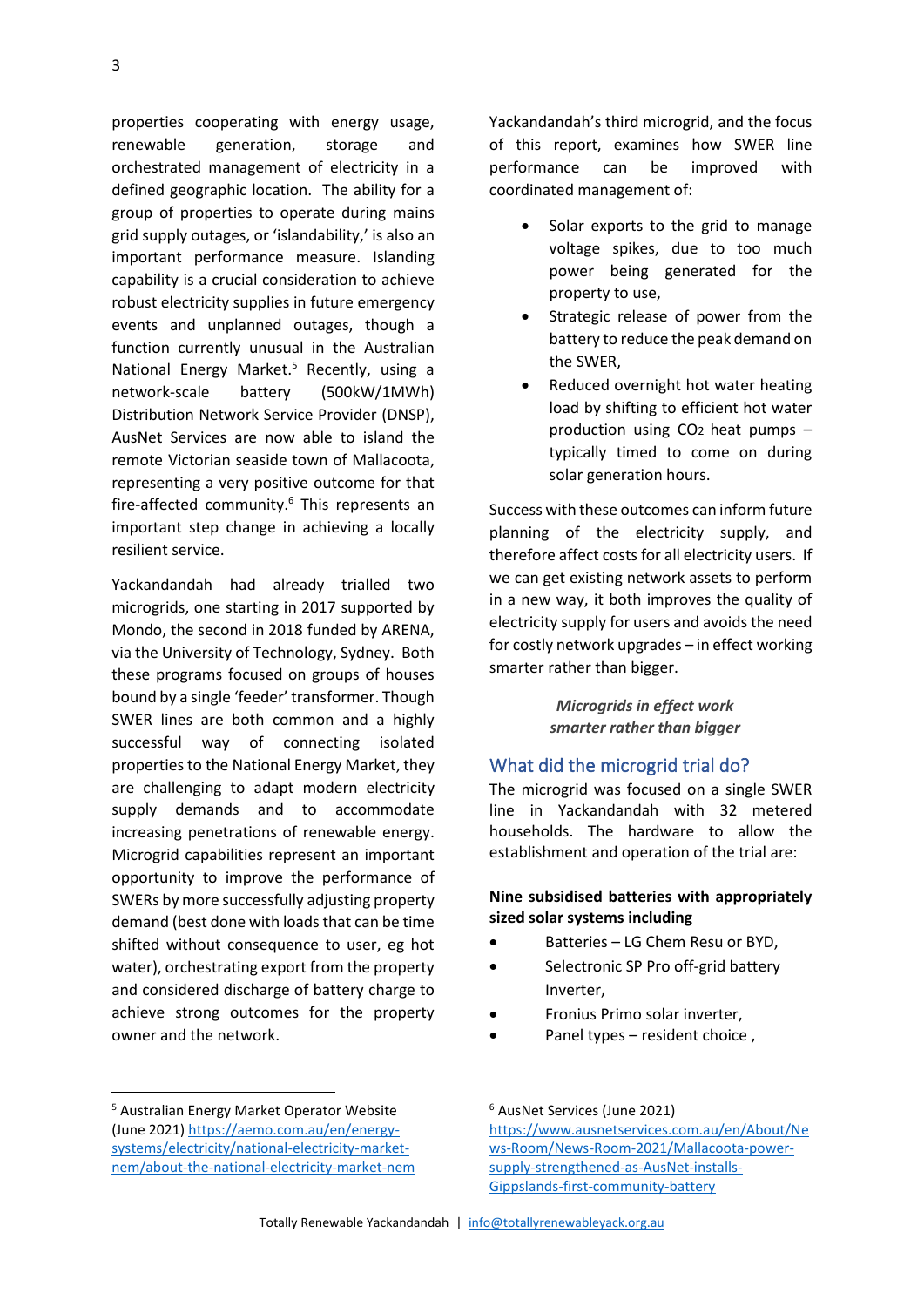- 17 Smart energy control devices -Mondo Ubi's, with CT's on inverter, supply, and various household circuits (all battery residents had an Ubi)
- 5 ReClaim Energy CO<sub>2</sub> hot water heat pumps



*Typical Install, showing solar inverter (top left), battery inverter (top right), Ubi (bottom left) and battery (bottom right)*



*Efficient CO<sup>2</sup> heat pump*

A Mondo Ubi smart energy controller, (or more technically the 'nano-grid controller'), provides the critical capability to transition the group of households from individual networkconnected energy systems operating independently, to a unified group able to respond dynamically as a system. The Ubi computer is connected to the internet via either home Wi-Fi or 3G/4G, thus allowing that household's demand, generation and storage status to be shared with the microgrid operator (Mondo), and instructions issued via the 'cloud' back to the household to perform trial tasks. The Mondo Ubi also provides a web portal to view real-time performance information, both for the household and the microgrid as one whole.

TRY provided the community engagement function through the program, acting as an intermediary and facilitator between DELWP, Mondo and residents. This took the form of hosting information evenings in the start-up phase, and occasional sessions during the trial, though this later shifted to online and email communications due to COVID restrictions.

Mondo provided project management and hardware selection functions and working with a local installer Solar Integrity. The hardware was then used in the trial with schedules developed, managed and adjusted by Mondo.

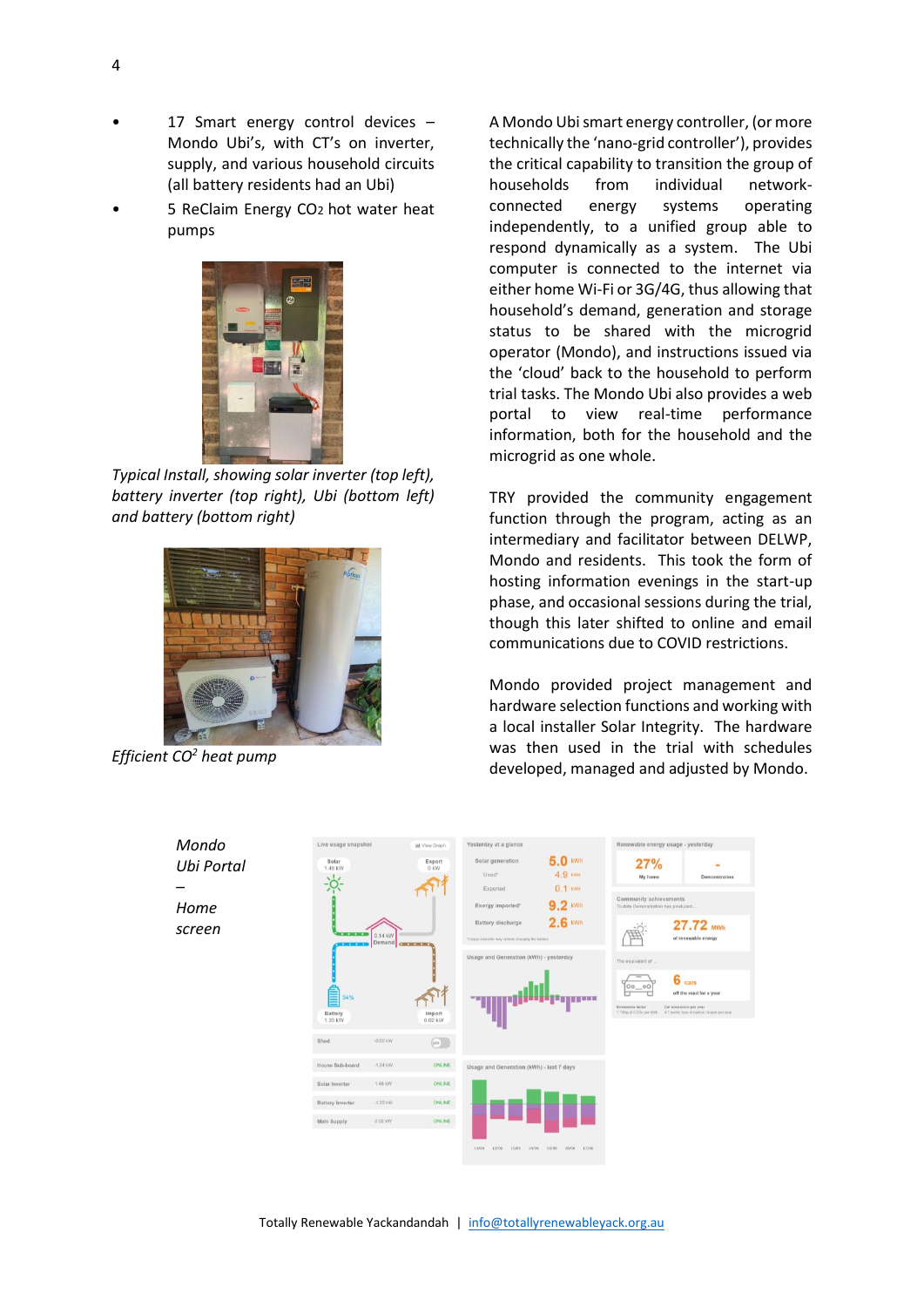Trial activities were divided in to four key activities:

#### **1) Voltage control capability;**

- a. Using active and reactive power from the solar inverter to alter or improve network voltage (reducing excessive fluctuations).
- **2) Reducing SWER peak demand,**
	- a. Using battery discharge to reduce localised peak demand from the larger network (reducing extreme voltage peaks).
- **3) Coordination of energy systems to test electricity network service capability,**
	- a. Using solar inverters and battery discharge to dynamically support the network.
- **4) Smart Exports,**
	- a. Adjusting household exports to respond to network conditions and improve network voltage.

Originally it was anticipated the new hot water systems would also be integrated in to the microgrid functionality, but it was realised that the units were so efficient, it was more prudent to run them during the warmer part of the day. Doing this meant the load would almost always be covered by solar generation on the site, thus keeping the system simple and using energy that would otherwise be exported an low financial value.

Permission was sought from residents to adopt these interventions and a generous \$7000+ financial incentive was given to both encourage purchase of the energy system, and then participate in the trial. This subsidy could not be applied in conjunction with the Solar Homes Battery subsidy.

It is worth noting at this point that the site selected was the second Yackandandah SWER line – TRY was unable to gather sufficient support on the first SWER focus area, mainly due to a combination of: existing solar residents with Victorian Premium Feed-in-Tariffs (which they would lose by joining the trial), residents preparing to sell their homes within the next 5 years, or the price of participation was considered too great.

*The trial tested smart energy controllers with local generation and storage to provide benefits to households and the network*



*TRY Committee Reps*



*Mondo Ubi Chart – showing individual circuits.*

## What was the participant experience?

Each of the properties had different experiences and expectations of the microgrid trial, but overall people are very thankful of the ability to participate in a Government supported cooperative effort – a sentiment across the community of Yackandandah.

It has been highlighted how important the incentive payment was in helping people make a decision to purchase a battery. Most people love the idea of a battery to both reduce their reliance on fossil-fuel powered electricity but also to have a sense of resilience when the power goes out. This is particularly poignant for this group of residents as they live on small land holdings and thus use electricity to pump water for domestic, stock and firefighting purposes.

One participating resident described this resilience capability thus:

The battery resilience "…has quite frankly been gold for us in terms of how secure we feel during an emergency."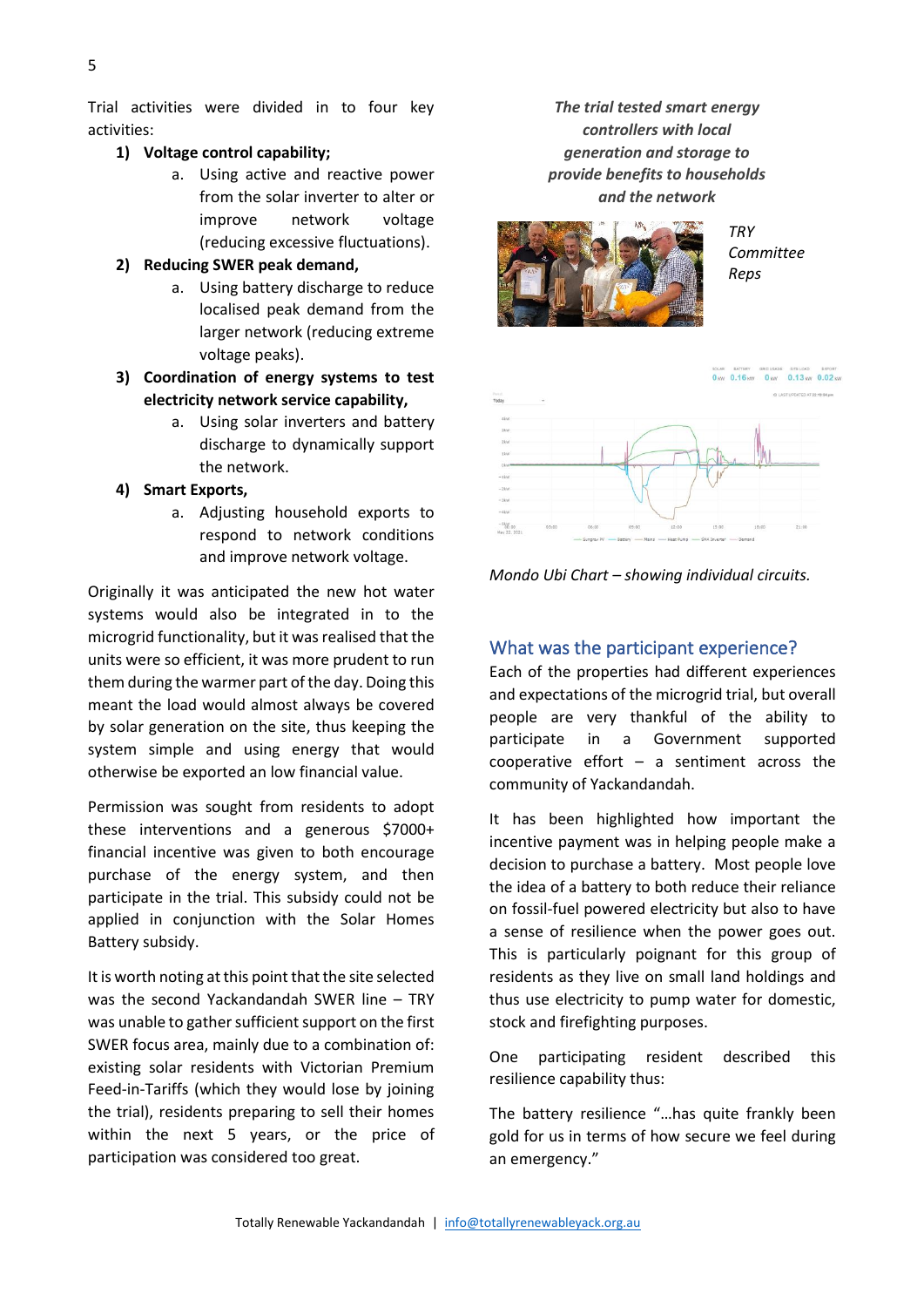There were recurring themes shared by all residents during one-on-one interviews:

- Residents are protective of the reserve power in their battery, particularly if there is outage threats – during storm events or fire weather.
- Clear communication from the microgrid operator is critical, so the resident knows what is happening with their energy system – and this also communicated as reports (perhaps monthly) or via the (Ubi) web portal. Some residents felt TRY and Mondo were slow in communicating planned trial activities, and more importantly progressively reporting on learnings. This point underscores how important an open platform is between a microgrid operator and participants – trial activities must be available, clear and up to date.
- Mobile phone text messages were considered the most reliable means of communicating time-critical or important messages. Mondo uses a text platform called *Whispir.*
- Residents did not want to be bothered with regular messaging, but would rather know they have somewhere to go to find out how their energy system was being used during microgrid trial activities.

Overall, residents were comfortable with the trial regime, but were most sensitive to one part of the trial where batteries were fully discharged late afternoon (as part of peak load management activities). Once it was understood this was deliberate there was a higher acceptance, noting it was only for two weeks.

This final point identifies a clear creative tension in the development of systems to use privately owned energy systems for the benefit of the network and market systems. People understand the value of cooperation, but equally are cautious to see their expensive asset utilised for external benefit, especially when an outage threatens.

Having said that, most of the trial customers have elected to participate in an expansion of this coordination of private energy systems (referred to as aggregation by the energy industry). This follow-up program, titled Project EDGE, will use much of the learning from the microgrid trial to create a Hume Region (Victoria) wide Virtual Power Plant. This program seeks to establish mechanisms to create a more dynamic two-way energy network and marketplace – taking care that everyone who participates is appropriately rewarded.<sup>7</sup>

> *Participants were appreciative of the trial but were protective of their system's functions for providing them with resilience during unplanned network disruptions*

# What was learnt through the trial?

A key learning from the trial is that residents save the greatest amount by the addition of the solar system, even given the presence of lower export limits (3.5kW typical on a SWER line). The table below provides averages for the 9 solar battery sites, plus one solar and heat pump only resident. This finding is consistent with the larger group of customers in the Yackandandah area with Ubi's, where it is found that most savings are obtained from solar generation.

|              | <b>Total</b>   | <b>Total</b>   | <b>Total</b>   |
|--------------|----------------|----------------|----------------|
|              | <b>Savings</b> | <b>Savings</b> | <b>Savings</b> |
|              | from Solar     | from           |                |
|              |                | <b>Battery</b> |                |
| <b>Total</b> | \$12,752       | \$3240         | \$15,992       |

## *Table showing 12 months of savings comparing solar and battery values.*

Predictably there was significant variance between properties due to differing energy use habits. The biggest savings were obtained by the biggest energy users and favoured those who could use daytime generation for heating water, water pumps, and room conditioning.

<sup>7</sup> Mondo (May 2021)<https://mondo.com.au/edge>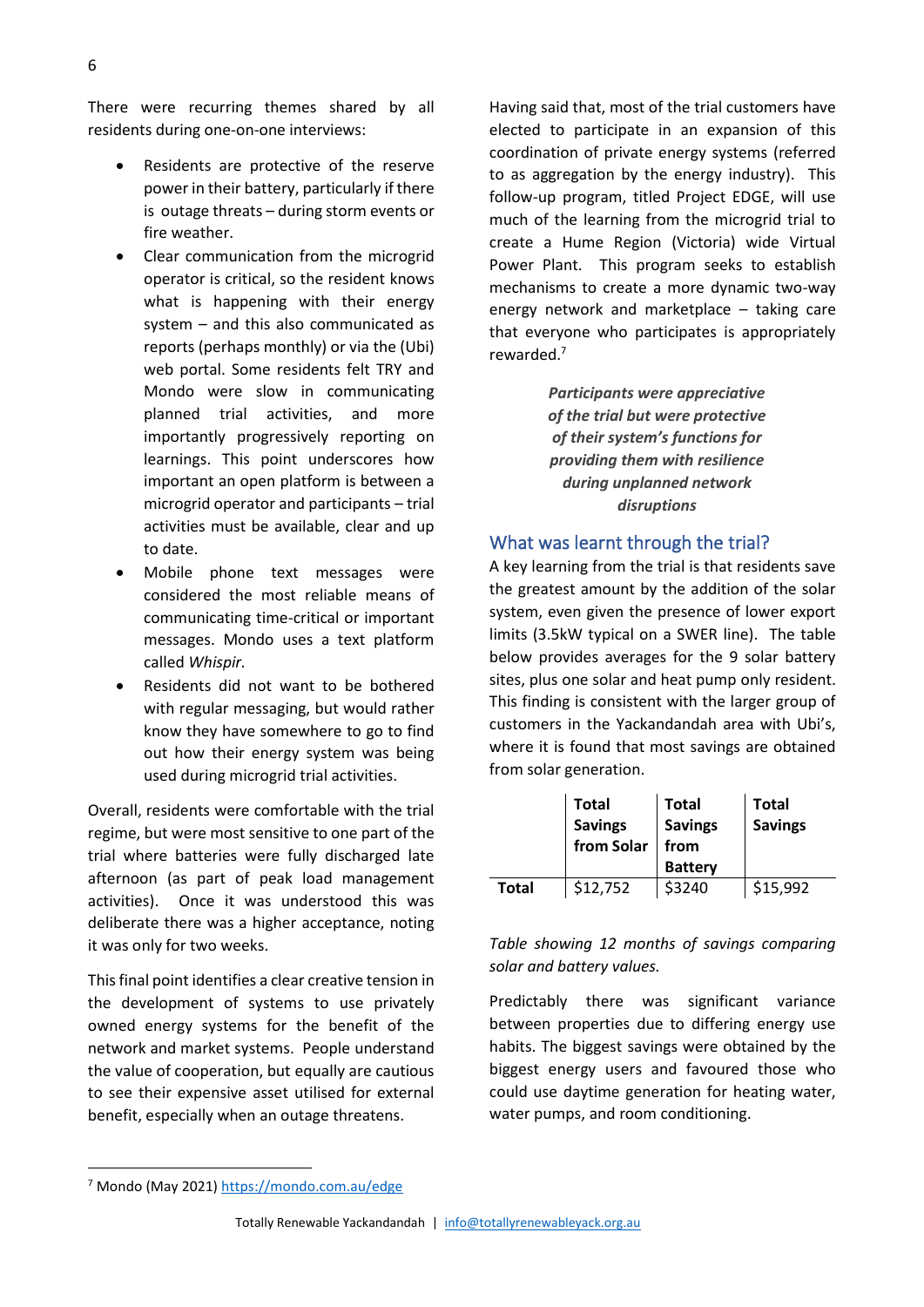The greatest savings were also made by those who had a combination of solar panels, a hot water heat pump and a battery. An interesting finding is that where a resident had a 5kW solar system they would save more money installing a heat pump than a 11kWh battery (saving \$640 for a heat pump, versus \$365 for the battery).

Considering an 11kWh battery system can cost approx. \$15,000 and a heat pump costs approx. \$2,500 to \$5,000, a heat pump will offer customers a much better return on investment compared to a battery. It must be noted a battery offers a much greater flexibility, since you can do a wide range of things with stored electricity as compared to a hot water system. And of especial note is the ability to have an islanded property to withstand outages and emergencies, something highlighted as a critical value.

The program also provided a detailed technical analysis of microgrid trial findings. This has been provided to DELWP, and to participants upon request. In short, the Mondo Ubi proved highly successful in each of the trial settings;

- 1. Inverter active and reactive power release (voltage control),
- 2. Battery charge and discharge scheduling (reducing SWER line peaks),
- 3. Scheduling that can respond to network signals (DNSP service capability),
- 4. Flexible export control (smart exports).

Each of these are critical capabilities as we activate new smart ways of managing the grid. Our learning was that this capability is best managed in cooperation with the DNSP (in networkconnected microgrids), where they can provide real-time insights and responses to network performance – something still requiring regulatory and confidentiality fine tuning. Clearly the scope for a new dynamic energy system is before us, and could be leveraged in virtual power plant programs across Australia.

> *Smart management of household systems is possible and beneficial to our electricity network*

*Monthly Savings for 10 properties, showing proportion between solar versus batteries. (May 2020 to April 2021)*

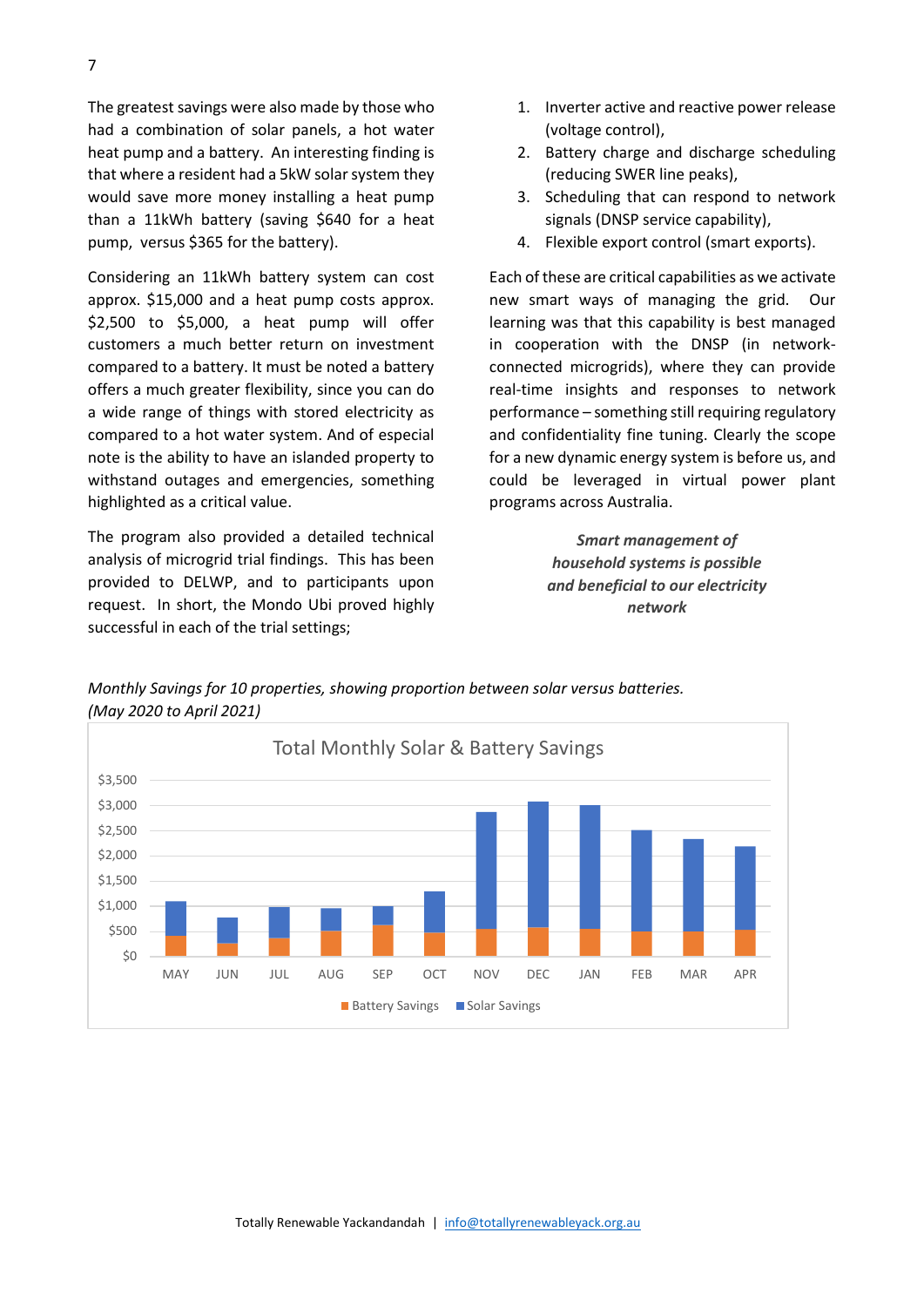



# What do we do next?

It is hard to say the learnings on the microgrid trial have started and finished. Rather the energy sector is on a continuing learning trajectory as it progressively migrates from an energy system based on centralised generation, with a focus on coal and gas, to one where renewable energy, with storage dominates the electricity grid – along with smart management of performance and data between users, the electricity network and the electricity market.

As referenced previously, Project EDGE is a next major step for the people of Yackandandah (and Beechworth). The first phase of the ARENA funded program is now underway in these two towns and will soon expand right across the Hume region. Quite directly, the learning from the microgrid trial is feeding in to the EDGE program which includes the Australian Energy Market Operator and AusNet Services as project partners. This includes the ability to manage inverter outputs and using scripted, centralised and mutually beneficial control.

Critically, learning from residents in this trial, all contributors to the microgrid control must ensure they clearly and openly communicate activities, learnings and changes. In this way confidence is

built that a shared energy system can operate fairly for all those participating.

More generally in Yackandandah, we now enjoy solar installation densities at almost 60% of all network connections. Grant funds have been received by Totally Renewable Yackandandah, via the Federal Regional and Remote Community Reliability Fund - Microgrids<sup>8</sup> for a feasibility study. This analysis will determine the sizing and siting requirements to achieve 100% renewable energy in Yackandandah, with a critical focus on scaled generation and storage. This will also examine the expansion of microgrid programs, since they offer such direct strength to each individual property, particularly noting the cost saving from solar and hot water installations, and the flexibility and resilience offered by batteries – plus the performance enhancement for the electricity network.

In early July 2021, Yackandandah-born community energy service provider, Indigo Power, with Totally Renewable Yackandandah is preparing to install a community owned, retail battery on to an old sawmill. An exciting expansion as TRY drives toward a 100% renewable energy future – and made possible through substantial contributions from private donors, DELWPs New Energy Jobs Fund and Sustainability Victoria.

<sup>8</sup> Australian Government (May 2021)

[https://www.energy.gov.au/government-](https://www.energy.gov.au/government-priorities/energy-programs/regional-and-remote-communities-reliability-fund)

[priorities/energy-programs/regional-and-remote](https://www.energy.gov.au/government-priorities/energy-programs/regional-and-remote-communities-reliability-fund)[communities-reliability-fund](https://www.energy.gov.au/government-priorities/energy-programs/regional-and-remote-communities-reliability-fund)